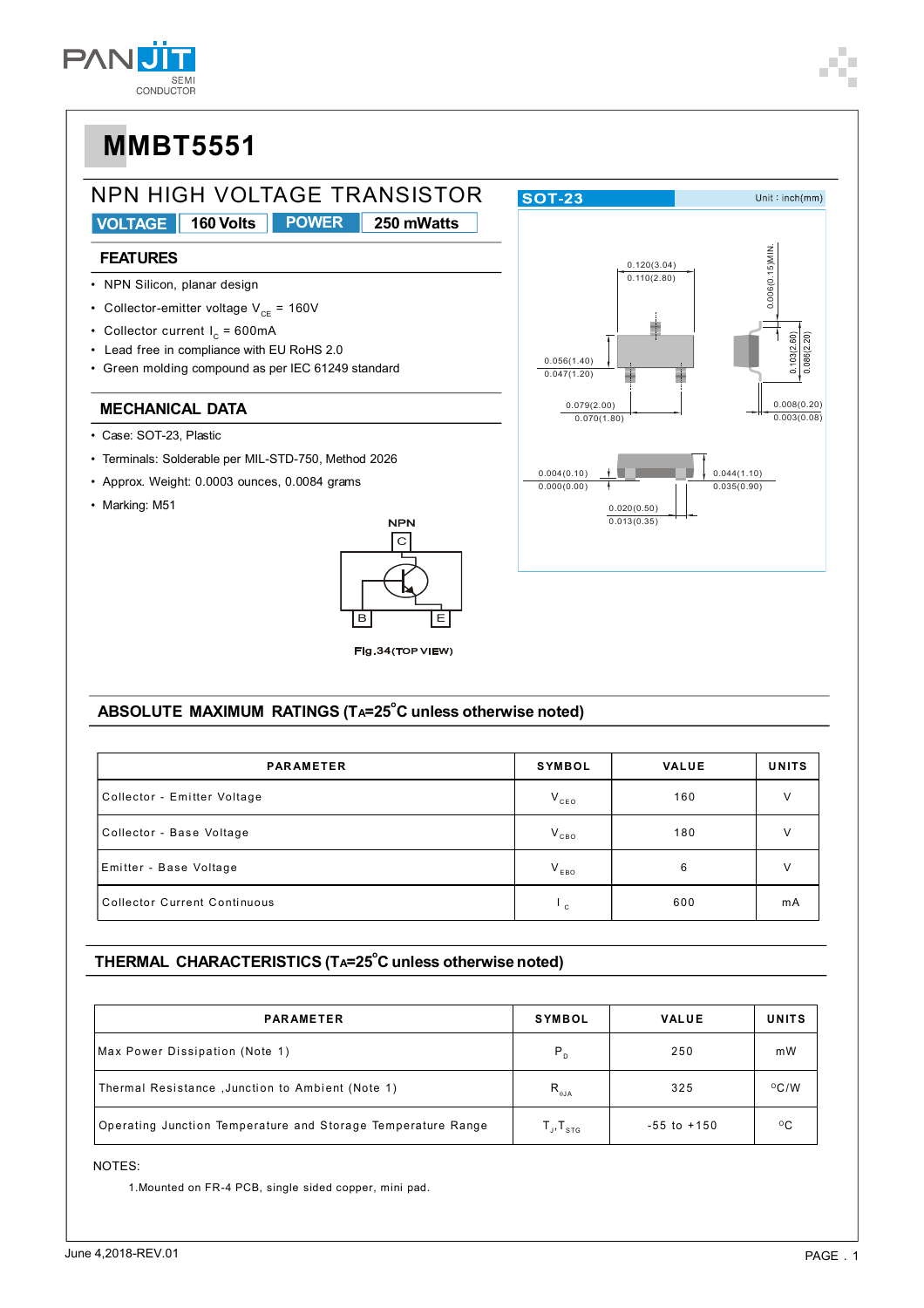

### ELECTRICAL CHARACTERISTICS (TA=25<sup>°</sup>C unless otherwise noted)

| <b>PARAMETER</b>                       | <b>SYMBOL</b>             | <b>TEST CONDITION</b>                                                                   | MIN.                     | TYP.                     | MAX.                     | <b>UNITS</b>             |
|----------------------------------------|---------------------------|-----------------------------------------------------------------------------------------|--------------------------|--------------------------|--------------------------|--------------------------|
| Collector - Emitter Breakdown Voltage  | $V_{(BR)CEO}$             | $I_c = 1 mA, I_R = 0 A$                                                                 | 160                      |                          |                          | V                        |
| Collector - Base Breakdown Voltage     | $V_{_{(BR)CBO}}$          | $I_c = 100 uA, I_F = 0A$                                                                | 180                      |                          |                          | $\vee$                   |
| Emitter - Base Breakdown Voltage       | $V_{(BR)EBO}$             | $I_{F} = 10 \text{ uA}, I_{C} = 0 \text{ A}$                                            | 6                        |                          | $\overline{\phantom{0}}$ | V                        |
| Collector - Base Cut-off Current       | CBO                       | $V_{CB} = 120V, I_F = 0A$                                                               | $\overline{\phantom{a}}$ |                          | 50                       | nA                       |
| Emitter - Base Cut-off Current         | EBO                       | $V_{FB} = 4 V, I_c = 0 A$                                                               | $\overline{\phantom{a}}$ |                          | 50                       | nA                       |
| DC Current Gain                        | $h_{FE}$                  | $V_{CF} = 5V I_{C} = 1 mA$<br>$V_{CF} = 5V I_{C} = 10mA$<br>$V_{CF} = 5V, I_{C} = 50mA$ | 80<br>80<br>30           |                          | 250                      | $\overline{\phantom{a}}$ |
| Collector - Emitter Saturation Voltage | $V_{CE(SAT)}$             | $I_c = 10 \text{ mA}, I_R = 1 \text{ mA}$<br>$I_c = 50 \text{ mA}, I_p = 5 \text{ mA}$  | $\overline{\phantom{a}}$ |                          | 150<br>200               | mV                       |
| Base - Emitter Satruation Voltage      | $V_{BE(SAT)}$             | $I_c = 10 \text{ mA}, I_R = 1 \text{ mA}$<br>$I_c = 50 \text{ mA}, I_R = 5 \text{ mA}$  | $\overline{\phantom{a}}$ |                          | 1<br>$\mathbf{1}$        | V                        |
| Collector-Base Capacitance             | $\mathtt{C_{_{CBO}}}$     | $V_{CB} = 10V, I_E = 0A, f = 1MHz$                                                      |                          |                          | 6                        | pF                       |
| Emitter-Base Capacitance               | $\texttt{C}_\texttt{EBO}$ | $V_{FB} = 500$ mV, $I_c = 0$ A, f = 1 MHz                                               |                          |                          | 30                       | рF                       |
| Transition frequency                   | $F_T$                     | $I_c$ =10 mA, $V_{cF}$ =10V f=100 MH <sub>z</sub>                                       | 100                      | $\overline{\phantom{a}}$ | 300                      | MHz                      |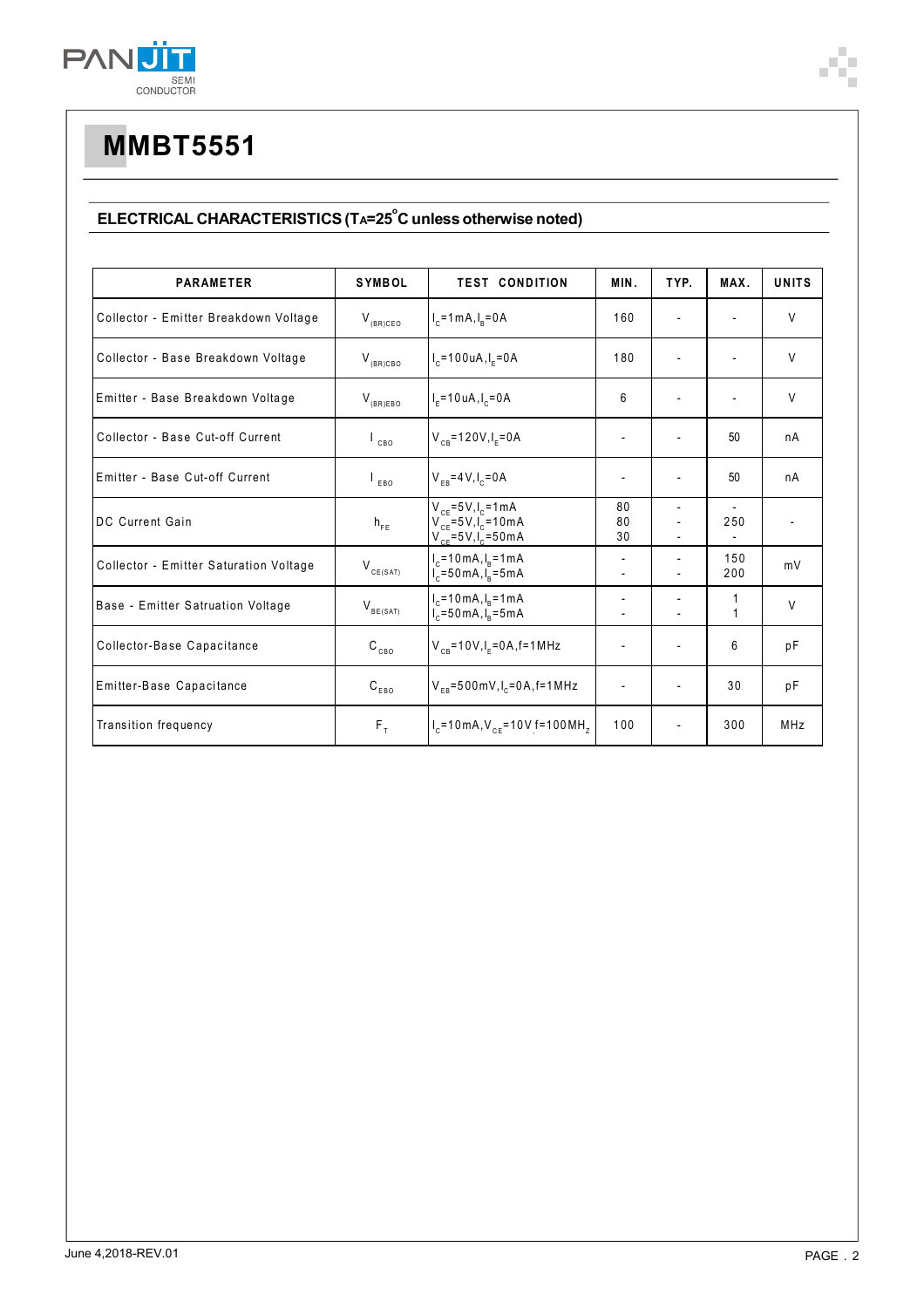

### **RATING AND CHARACTERISTIC CURVES**



### **Fig.1 Base-Emitter Saturation Voltage**



**Fig.3 Typical DC Current Gain**





#### **Fig.2 Collector-Emitter Saturation Voltage**



**Fig.4 Base-Emitter Voltage vs. Collector Current**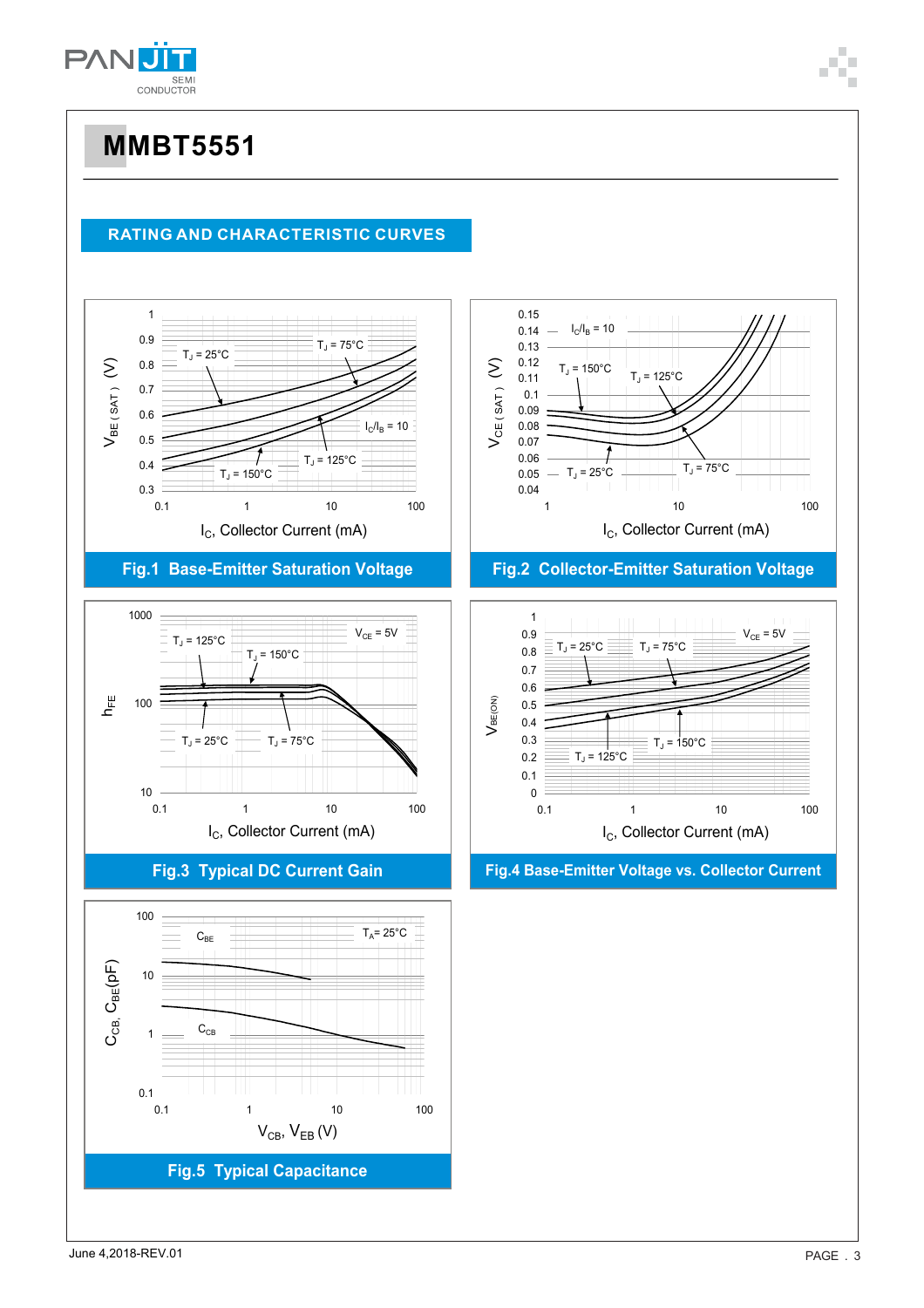



#### **ORDER INFORMATION**

• Packing information T/R - 12K per 13" plastic Reel T/R - 3K per 7" plastic Reel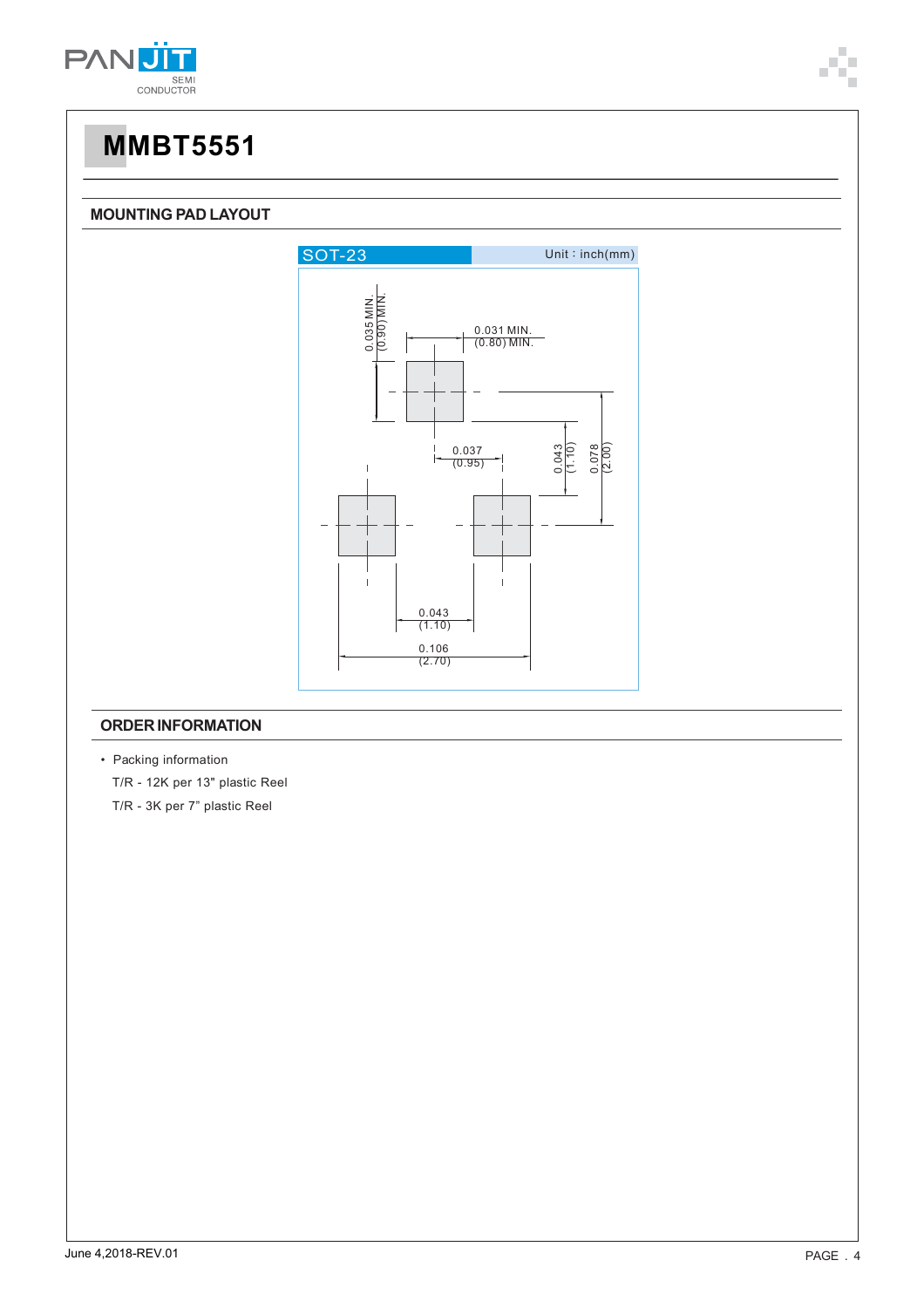

| <b>MMBT5551</b>                                                                                                                                                         |  |
|-------------------------------------------------------------------------------------------------------------------------------------------------------------------------|--|
| Part No_packing code_Version<br>MMBT5551_R1_00001<br>MMBT5551_R2_00001                                                                                                  |  |
| For example :<br>RB500V-40_R2_00001<br><b>Serial number</b><br>Part No.<br><b>Version code means HF</b><br>Packing size code means 13"<br><b>Packing type means T/R</b> |  |

| <b>Packing Code XX</b>                         |                      |                                            | <b>Version Code XXXXX</b> |                                                      |   |                             |
|------------------------------------------------|----------------------|--------------------------------------------|---------------------------|------------------------------------------------------|---|-----------------------------|
| <b>Packing type</b>                            | 1 <sup>st</sup> Code | <b>Packing size code</b>                   |                           | 2 <sup>nd</sup> Code HF or RoHS 1 <sup>st</sup> Code |   | $2nd$ ~5 <sup>th</sup> Code |
| <b>Tape and Ammunition Box</b><br>(T/B)        | A                    | N/A                                        | 0                         | <b>HF</b>                                            | 0 | serial number               |
| <b>Tape and Reel</b><br>(T/R)                  | R                    | 7"                                         | 1.                        | <b>RoHS</b>                                          | 1 | serial number               |
| <b>Bulk Packing</b><br>(B/P)                   | В                    | 13"                                        | $\mathbf{2}$              |                                                      |   |                             |
| <b>Tube Packing</b><br>(T/P)                   | т                    | 26 <sub>mm</sub>                           | $\boldsymbol{\mathsf{x}}$ |                                                      |   |                             |
| <b>Tape and Reel (Right Oriented)</b><br>(TRR) | S                    | 52 <sub>mm</sub>                           | Υ                         |                                                      |   |                             |
| <b>Tape and Reel (Left Oriented)</b><br>(TRL)  |                      | <b>PANASERT T/B CATHODE UP</b><br>(PBCU)   | U                         |                                                      |   |                             |
| <b>FORMING</b>                                 | F                    | <b>PANASERT T/B CATHODE DOWN</b><br>(PBCD) | D                         |                                                      |   |                             |